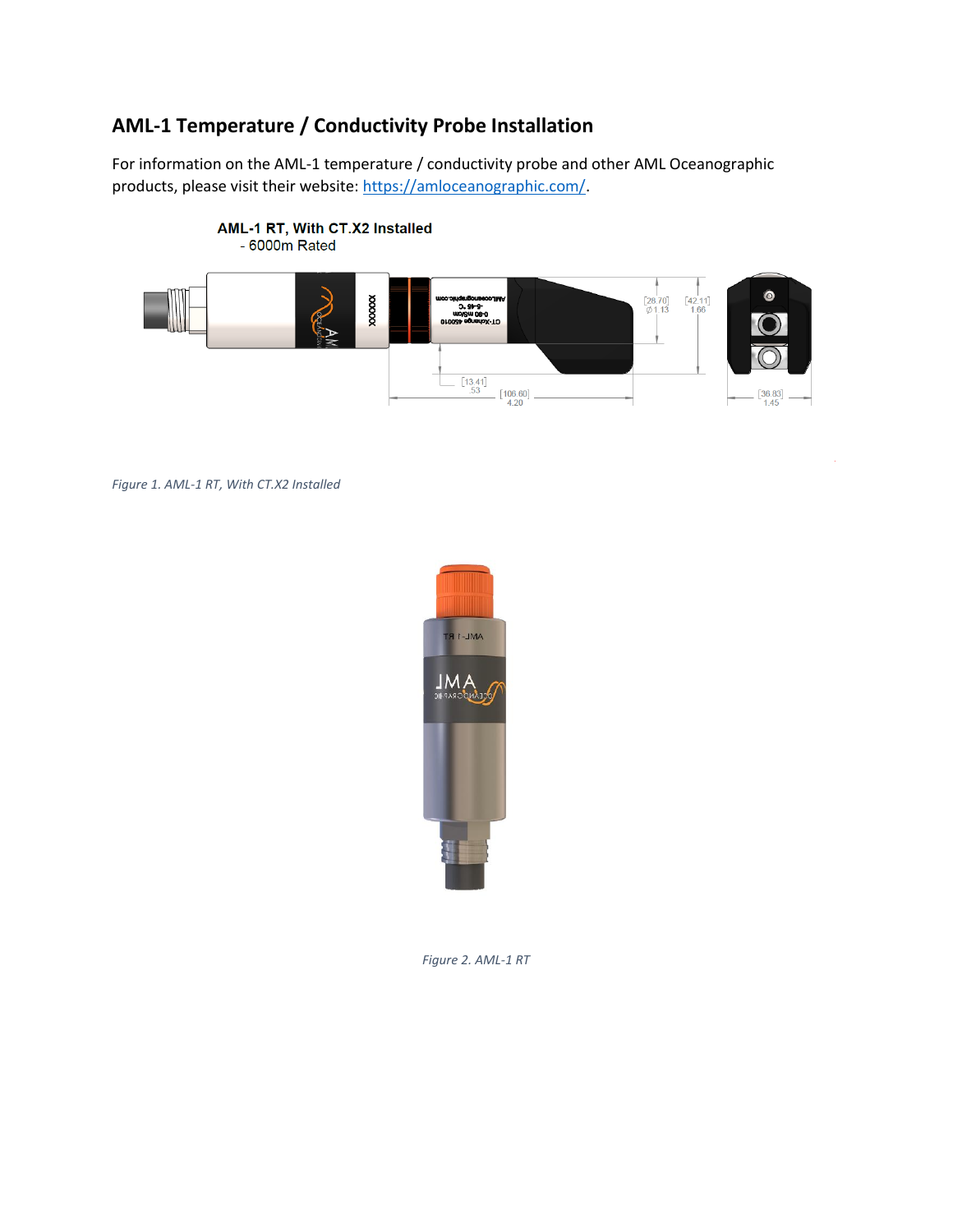The AML-1 RT instrument features an RS232 streaming output, through a waterproof cable (see Figure 3).



*Figure 3. Waterproof cable (black) connected between the AML-1 RT and an RS232 port of the AMOS computer. The grey cable supplies power (red +12 V and black GND) to the black cable and the AML-1 RT.*

The DB-9 connector from the AML-1 RT cable should be connected to a male DB-9 connector on a USB-RS232 converter hooked up the AMOS computer. In Nature Robotics recommends FTDI-based USB-RS232 converters. For details on setting up the USB-RS232 converter so that it always has the same port name in Linux, please see for example: [https://rolfblijleven.blogspot.com/2015/02/howto-persistent](https://rolfblijleven.blogspot.com/2015/02/howto-persistent-device-names-on.html)[device-names-on.html](https://rolfblijleven.blogspot.com/2015/02/howto-persistent-device-names-on.html)

The AMOS configuration file (found in ~/Computer\_Programs/RemoteControlTest/prefs.txt) should contain the following text (under the [sensors] section), related to the conductivity sensor: